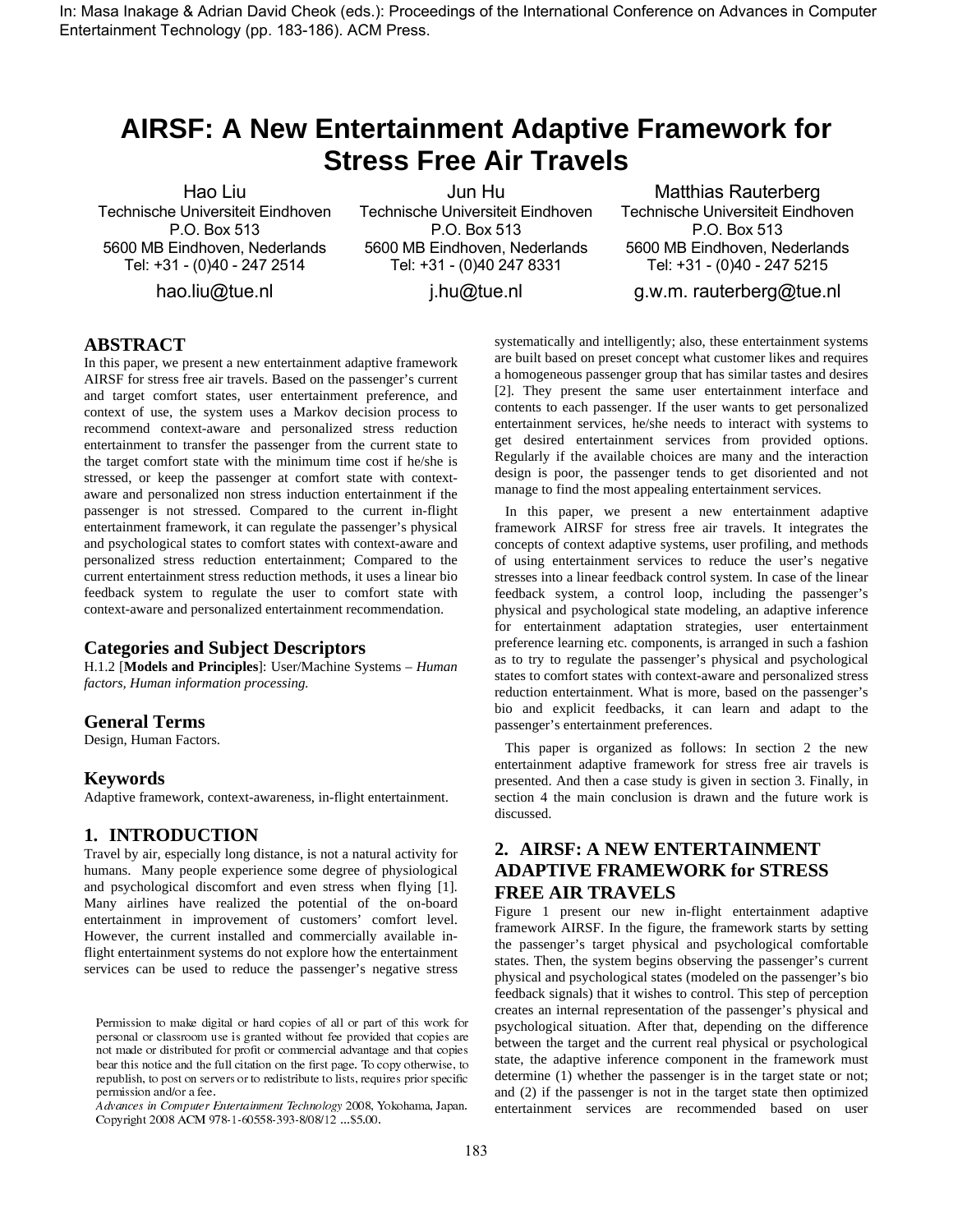preference, context of use and available entertainment contents etc. information to transfer the passenger from the current state to the target state with the minimum time cost. The passenger himself/herself is an adaptive system; his/her perception creates an internal representation of the entertainment service. This perception affects the passenger's physical and psychological states. During this process, the passenger's physical and psychological states may also influenced by the set of variables which in the control system called disturbances [3]. The change in the passenger's physical or psychological states is again perceived by the system, and this again triggers the adaptation process we have described, thus closing the control loop. User's entertainment preference depends on the context of use. In figure 1, if the framework recommends entertainment services that the passenger does not like, he/she may reject the recommended services and select desired entertainment himself/herself or just shut down the system. By mining on interactions between the passenger and the system, the framework can automatically learn and adapt to the passenger's preferences, thus the more the passenger uses the in-flight entertainment system, the more context-aware and personalized entertainment services can be recommended to the passenger. In the following sub sections, we describe the components of the framework in detail.



Figure 1. AIRSF: a new entertainment adaptive framework for stress free air travels

#### **2.1 Describing Entertainment**

An entertainment service can be described by a set of attribute/value pairs. It can be expressed formally by an ordered vector  $E_n = ((a_{n1}, v_{n1}), (a_{n2}, v_{n2}), \dots, (a_{nn}, v_{nn}))$  where  $(a_{nn}, v_{nn})$  is the  $n^{th}$  attribute/value pair. In this paper, for simplicity reasons, we represent  $E_m$  as  $E_m = (v_{m1}, v_{m2}, \dots, v_{mn})$  since  $E_m$  is an ordered vector. For example, each piece of music can be described by a set of attribute /value pairs. Each attribute/value pair describes one aspect of the music (e.g. artist/frank, tempo/60).

#### **2.2 Describing Context of Use**

Context of use is a categorization of the actual situation under which the service is delivered by the system. As shown by figure 2, one category of the actual situation may be aggregated by several sensors' datum. Context of use can be expressed formally

as an ordered vector  $S_m = (v_{m1}, v_{m2}, \dots, v_{mn})$  where  $V_{mn}$  is

 $n^{th}$  category of the actual situation under which the service is delivered by the system.



#### **2.3 Describing User Preference**

The information of a user which can reflect his/her NRDs (Needs Requirements and Desires) on the preferred system behaviors is called a user preference model [4]. A detailed user preference model has been formally defined for the new entertainment adaptive framework in [5]. In this model, user preference is modeled by a two-layer tree with dynamic changeable structures. The top layer of the tree is used for modeling user's long term entertainment service preference. Each node represents user's long term evolving commitment to certain categories of entertainment service. The lower layer of the tree is used for modeling user spontaneous entertainment service requirement which depends on context of use. Each node relates one context of use to one or more desired entertainment service requirements. The tree is dynamically constructed by the formal "subordination" or "refinement" or "composition" relations among nodes. For simplicity reasons, in this paper we only introduce a piece of user dynamic preference item  $P_m$  definition:  $P_m$  is defined as

 $(S_m, W_m * E_m)$  where  $W_m * E_m$  is defined as  $(W_{m1} * V_{m1}, W_{m2} * V_{m2}, \dots, W_{mn} * V_{mn}), \qquad W_m$  is the traditional VSM (Vector space model) to describe the attributes *n*

with different weighting schemes where  $\sum_{i=1}^{n} W_{i} = 1$ 1  $\sum W_{mi} = 1$ . *i* =

#### **2.4 User Preference Learning**

The passenger's feedbacks to the recommended/self selected entertainment services need to be logged for user preference learning. In this sub section, we first define a data structure for user feedback logging, and then give a strategy for user feedback nformation logging. i

 A piece of user feedback information is formally expressed by an ordered vector  $D_m = ( s_m, e_m, a, t )$  where  $S_m$  is the context of use,  $e_m$  is the entertainment service which is recommended by the system or self selected by the passenger, *a* is the passenger's attitude towards the recommended entertainment service, if the user declined the recommendation, its value is 0, otherwise its value is 1,  $T$  is the time mark.

Each time there is a value change of  $S_m$ ,  $e_m$ , or  $a$ , one piece of user feedback information is produced and stored in a database file.

 Based on the logging information, the user preference learning component can learn pieces of user dynamic preference items and build a user entertainment preference tree [5]; Also, the user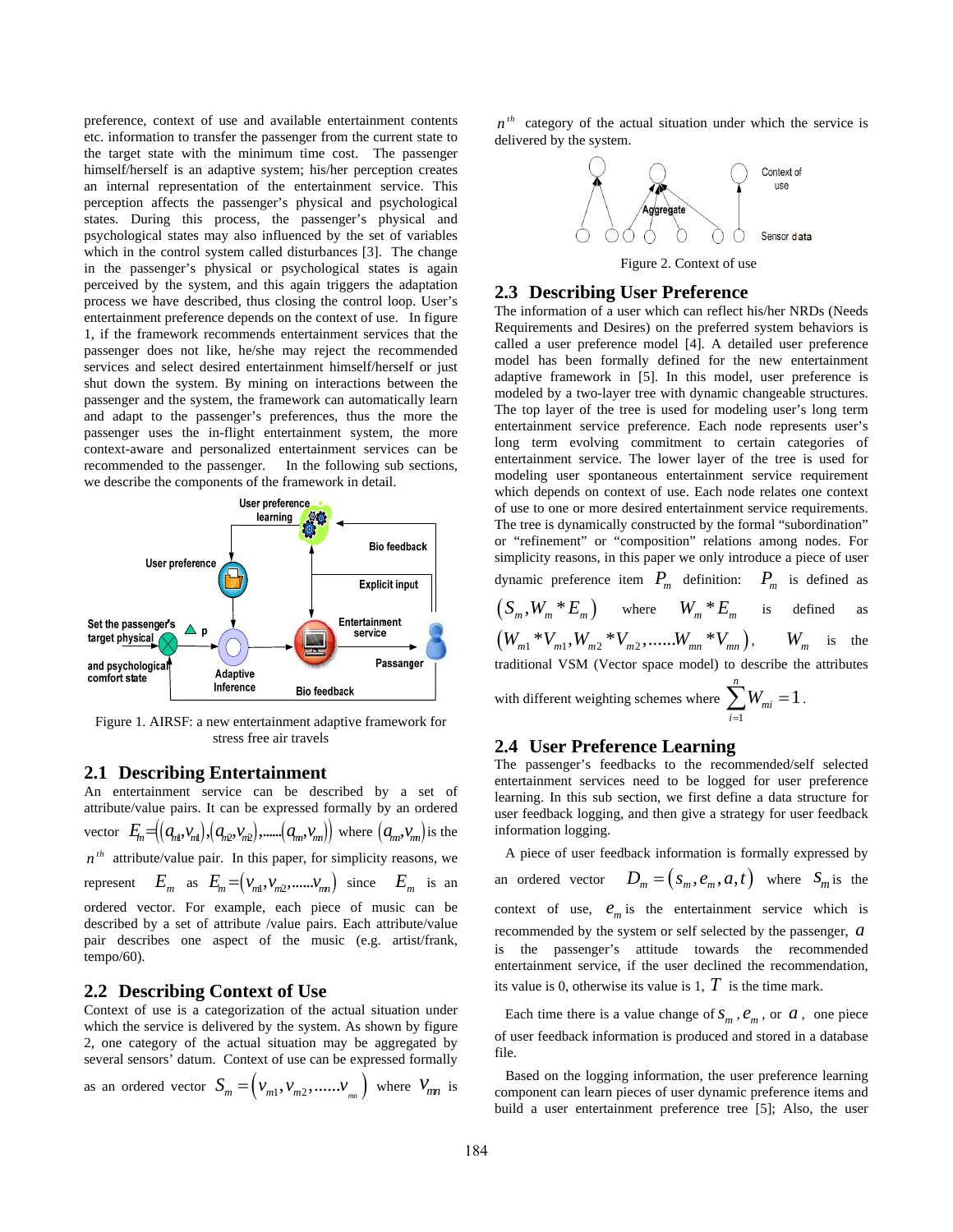preference learning component needs to mine on the user feedback log file to get entertainment service effects on the passenger's internal physical and psychological state change, thus enabling optimization of entertainment service recommendation. A piece of entertainment service effect information is formally expressed by an ordered vector  $D_m = (s_m, e_m, t_m, f_m)$  where  $S_m$  is the context of use,  $e_m$  is one category of entertainment services which share the same effect of transferring the passenger from one state to another,  $t_m$  depicts the passenger's physical or psychological state transferring from one to another, it can be further refined with an ordered vector  $(t_{mx}, t_{my})$  where  $t_{mx}$  is the passenger's state before he/she enjoys the entertainment services,  $t_{my}$  is the passenger's transferred state after he/she enjoyed the entertainment services and  $t_{my}$  is not equal to  $t_{mx}$ ,  $f_m$  is the cost of transferring the passenger state from  $t_{mx}$  to  $t_{\text{my}}$ . It may be the time cost of transferring the passenger state from one to another.

#### **2.5 Adaptive Inference**

Adaptive inference is the central part of the new entertainment adaptive framework. It needs to recommend optimized entertainment services mix to transfer the passenger from the current state to the target comfort state with the minimum time cost if he/she is stressed, or recommend non stress induction entertainment to keep the passenger at comfort state if he/she is not stressed.

 Markov decision processes [6] provide a mathematical framework for modeling decision-making in situations where outcomes are partly random and partly under the control of the decision maker. So Markov decision processes are a perfect substitute of traditional PID controllers for a bio feedback control systems where subjectives are users.

 A few definitions need to be given to use a Markov decision process to optimize entertainment service recommendation to transfer the passenger from the current stress state to the target comfort state with minimum time cost.

**Definition 1**: A passenger's physical or psychological state space can be formally expressed as  $S = \{s_1, s_2...s_m, ...s_n\}$  where  $1 \le m \le n$  and  $S_m$  is one of his/her possible physical or psychological states.

**Definition 2:** Adaptive inference action space  $\vec{A}$  is formally expressed as  $A = \{a_1, a_2... a_m... a_n\}$  where  $1 \le m \le n$  and

 $a_m$  is one category of entertainment services (actions) which could transfer the passenger's physical or psychological state from one to another.

**Definition 3:** A transition probability function  $P_a(s_i, s_j)$  is defined as the probability that action  $a$  in state  $s_i$  at time  $t$  will lead to state  $S_j$  at time  $t+1$ . It can be formally represented as  $P_a(S_i, S_j) = Pr(S_{t+1} = S_j | S_t = S_i, a_t = a)$ .

**Definition 4:**  $R_a(s_i, s_i)$  is defined as the time reward  $T_{ij}$  received after a transition to state  $S_j$  from state  $S_i$  with transition probability  $P_a(s_i, s_j)$ .  $T_{ij}$  equals  $-f_m$  where  $f_m$  is the time cost of transferring the passenger state from  $S_i$  to  $S_j$ defined in sub section 2.4.

**Definition 5:** A transition probability matrix  $P$  is defined as

$$
P = \begin{pmatrix} P_{11} & \dots & P_{1n} \\ \vdots & \ddots & \vdots \\ P_{n1} & \dots & P_{nn} \end{pmatrix} \text{ where }
$$
  

$$
P_{ij} = P_a(s_i, s_j) = \Pr(s_{t+1} = s_j \mid s_t = s_i, a_t = a).
$$

Based on the above definitions, an optimized action list (entertainment services) to transfer the passenger from the current physical or psychological state  $S_i$  to the target  $S_m$  with the minimum time cost can be computed with the Bellman

$$
\text{equation:} \quad \mathcal{V}(S_i) = \max_{a \in A} \{ R_a(S_i, S_i) + r \sum_{s_j \in S} P_a(S_i, S_j) \mathcal{V}(S_j) \}
$$

where *r* is the discount rate and satisfies  $0 < r \le 1$ . If we want the passenger to transfer from current state  $S_i$  to the target state  $S_m$  with minimum intermediate states,  $r$  could be tuned smaller. Otherwise *r* could be tuned towards 1.

#### **3. CASE STUDY**

There is a long literature involving the use of music for reducing the user's stress. Steelman [7] looked at a number of studies of music's effect on relaxation where tempo was varied and concluded that tempos of 60 to 80 beats per minute reduce the stress response and induce relaxation, while tempos between 100 and 120 beats per minute stimulate the sympathetic nervous system. Stratton and Zalanowski [8] conducted experiments and found that preference, familiarity or past experiences with the music have an overriding effect on positive behavior change than other types of music. In this section, we showcase the features of our framework by a case study of stress reduction with contextaware and personalized music provision.

 In the following case study, the passenger's heart rate data is used as an indication of his/her psychological stress during air travel. For a child (age 6-15), his/her normal heart rate at rest is 70-100 beats per minutes. For an adult (age 18 and over), his/her normal heart rate at rest is 60-100 beats per minutes. Then for